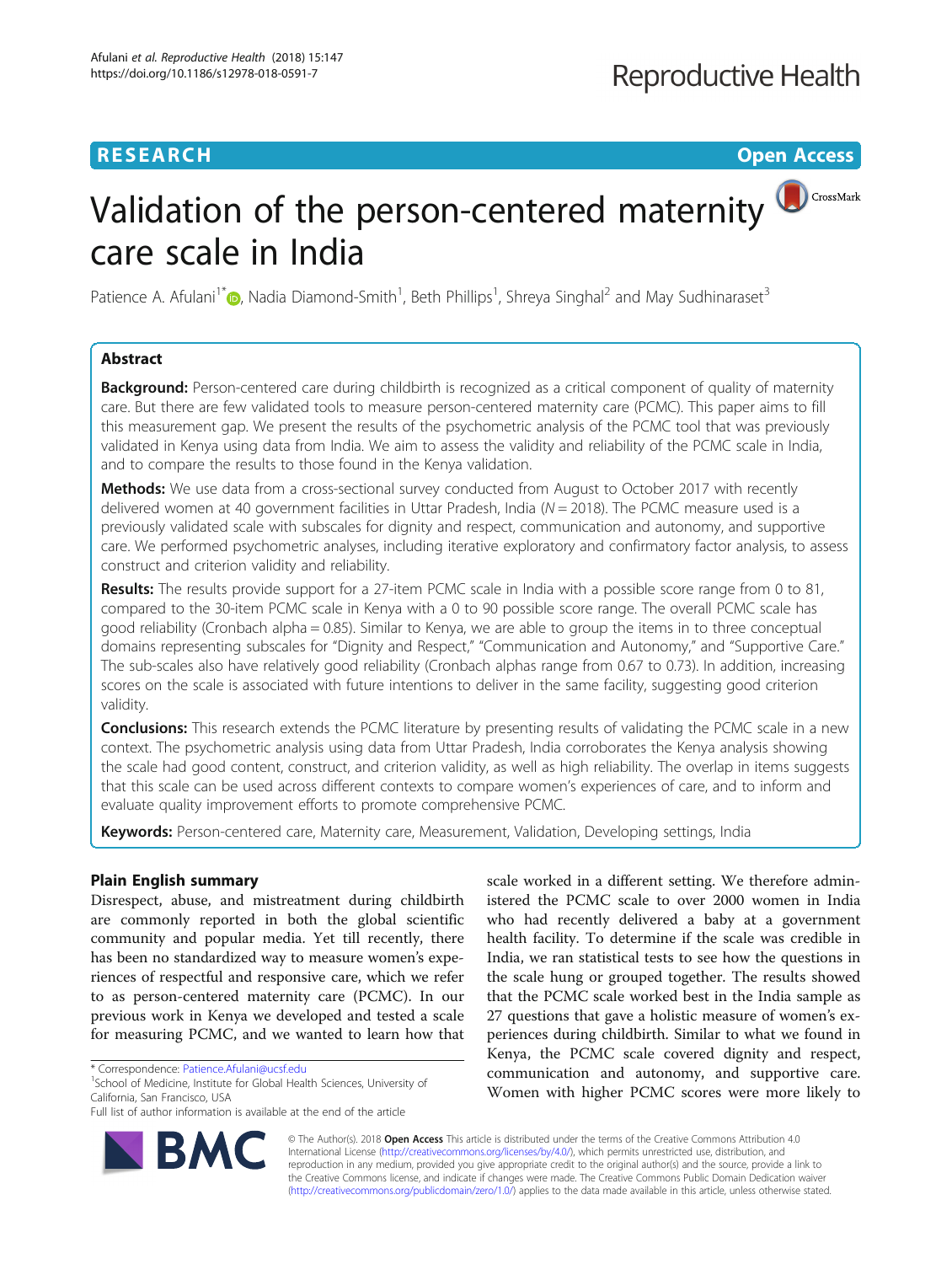plan to deliver at the same facility again—implying high credibility. These findings suggest the PCMC scale can be used across many different contexts to compare women's experiences of maternity care. A standard measurement tool combined with clear policy guidelines can help to improve accountability of facilities, support staff in understanding how to provide person-centered care, and ensure women's voices, preferences, and values are front and center in the care they receive.

#### Background

Person-centered care during childbirth is recognized as a valued dimension of quality of maternal and newborn care [\[1](#page-12-0)]. Poor person-centered care during childbirth has, however, increasingly been documented around the globe [[2](#page-12-0)–[5](#page-12-0)]. This recognition has prompted recent recommendations by the World Health Organization (WHO) on intrapartum care for a positive childbirth experience [\[6](#page-12-0)]. Person-centered maternity care (PCMC) refers to "maternity care that is respectful of and responsive to individual women and their families' preferences, needs, and values" [\[7](#page-12-0), [8](#page-12-0)]. The WHO recommendations highlight respectful maternity care, effective communication, and companionship during labor and childbirth as key dimensions of PCMC that should be provided to every women throughout labor and birth [[6\]](#page-12-0). These recommendations are based on a human rights-based approach, as well as on evidence of the potential impacts of these interventions to reducing maternal morbidity and mortality [\[6](#page-12-0)].

Although we conceptualize PCMC as a broader construct which includes respectful maternity care, they highly overlap given the broad domains of respectful maternity care that have been proposed [[9\]](#page-12-0). A recent review that synthesized data from sixty-seven studies from 32 countries identified twelve domains of respectful maternity care: being free from harm and mistreatment; maintaining privacy and confidentiality; preserving women's dignity; prospective provision of information and seeking of informed consent; ensuring continuous access to family and community support; enhancing quality of physical environment and resources; providing equitable maternity care; engaging with effective communication; respecting women's choices that strengthen their capabilities to give birth; availability of competent and motivated human resources; provision of efficient and effective care; and continuity of care [[10\]](#page-12-0). These domains greatly overlap with previously identified domains of PCMC, which include dignity, autonomy, privacy/confidentiality, communication, social support, trust, supportive care, and the health facility environment [\[8](#page-12-0), [11\]](#page-12-0).

PCMC is important for increasing demand for facility deliveries, as well as for improving maternal and

neonatal health outcomes for facility-based deliveries [[12](#page-12-0)–[14](#page-12-0)]. Facility-based deliveries have increased dramatically in India in the last decade. In 2015–16, about 79% of women in India reported that they delivered in a health facility compared to 39% in 2005–6, representing a two-fold increase [\[15](#page-12-0)]. Rates are slightly lower in Uttar Pradesh (the setting for our study), where about 68% of women in 2015–16 reported their last delivery was in a facility (up from 21% in 2005–6)  $[16]$  $[16]$ . This dramatic increase in facility deliveries is partly fueled by a cash incentive program, called Janani Suraksha Yojana (JSY), offered to women for delivering in a public facility. However, other factors, such as the relationship with community health workers have also played an important role in decision-making around place of birth [[17](#page-12-0), [18](#page-12-0)]. Despite the large increase in facility deliveries, India has not seen the expected reductions in maternal and neonatal mortality. Research exploring the impact of JSY on maternal and neonatal mortality generally has pointed to JSY having no impact on these adverse outcomes [[19,](#page-13-0) [20](#page-13-0)]. It has been hypothesized that poor quality of care, due in part to overburdened health personnel because of the large increase in the number of deliveries, is contributing to the lack of change in maternal and neonatal health outcomes [[20\]](#page-13-0). Past research in Uttar Pradesh specifically have found poor quality of care for delivery and newborn services, and a high prevalence of unqualified providers [[21\]](#page-13-0).

In India, alongside evidence of poor maternal and newborn clinical care is increasing evidence of poor PCMC [\[22](#page-13-0)–[24\]](#page-13-0). Research in Uttar Pradesh, the most populous state in India, has documented that between 20 to 57% of women who recently delivered in health facilities reported some form of mistreatment during childbirth [[23,](#page-13-0) [24\]](#page-13-0). In one study, the most commonly reported forms of poor person-centered care included verbal abuse, requests for bribes, not being allowed a companion, and discrimination [\[23](#page-13-0)]. Observational data of deliveries at facilities in Uttar Pradesh confirmed women's reports of mistreatment [[25\]](#page-13-0). Other studies have documented factors associated with mistreatment, including women's empowerment, presence of support person, and type of providers [\[24](#page-13-0), [26,](#page-13-0) [27\]](#page-13-0). Women were more likely to experience mistreatment if they were less empowered [\[27\]](#page-13-0), had no companions [\[26](#page-13-0)], and received care from nurses compared to physicians or midwives [[24\]](#page-13-0). Research in Uttar Pradesh also found that women who reported mistreatment at the time of delivery were more likely to have a complicated delivery or postpartum complications [\[24](#page-13-0)]. All of these studies have used different types of tools focused on measuring mistreatment or disrespect and abuse.

Increased awareness of the problem of poor PCMC has highlighted the need for validated measures for it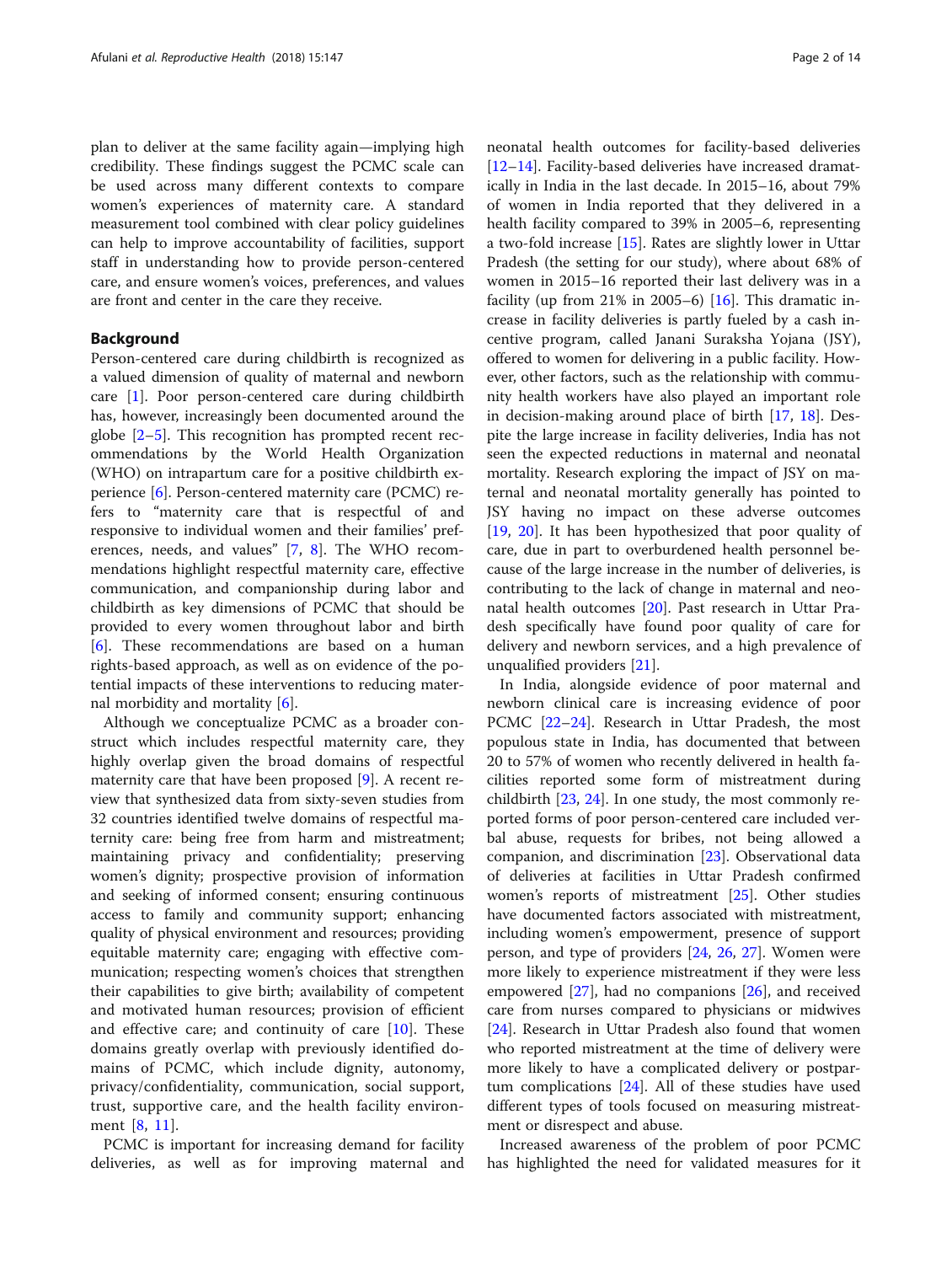[[2,](#page-12-0) [28](#page-13-0), [29](#page-13-0)]. Afulani et al. (2017) recently validated the first scale to measure person-centered maternity care in Kenya. This validated scale includes 30 items (indicators or questions) with three sub-scales measuring dignity and respect, communication and autonomy, and supportive care. The scale was validated in two populations in Kenya, one rural and one urban. Validation in one country is important for moving this measurement agenda forward; however, the question remains as to how the measurement of a concept as complex and potentially culturally nuanced as person centered care can be translated from one country to another. To our knowledge, there has been no tool validated to holistically measure person-centered maternity care in India. Thus, as part of facility-based quality improvement project being implemented in Kenya and India, we sought to develop a person-centered maternity care scale that was potentially applicable to multiple settings including Kenya and India. The goal of this paper is to present the results of the psychometric analysis of the same tool validated by Afulani et al. 2017 in Kenya in an Indian population.

## Methods

The development of this scale followed standard procedures for scale development and included the following: (1) Literature review to define the construct of person-centered maternity care and identify domains; (2) Item generation based on existing tools with additional questions; (3) Expert reviews in with experts in Kenya, India (Uttar Pradesh), and the US to assess content validity—whether the items represent all possible indicators relevant to the construct  $[30]$ ; (4) Cognitive interviews with potential respondents in Kenya and in two public health facilities Uttar Pradesh, India to assess how participants internalize the questions and if the questions were being interpreted as intended. It was also used to evaluate problems with the wording of questions and whether questions are context appropriate and salient [[31](#page-13-0)–[33](#page-13-0)]; (5) Pretesting to finalize the scale items and full survey tool; and (6) Structured interviews in surveys with recently delivered women. Iterative revision of items followed each step. Similarly, the items were first translated into Hindi for the cognitive interviews with iterative translations following each revision. Details of the activities carried out in each of these steps up to finalizing the items for the survey are described in Afulani et al. 2017, where the process towards developing the final items and psychometric analysis based on survey data from Kenya are presented [[8\]](#page-12-0).

All study activities in India took place in Uttar Pradesh, a state in northern India. Uttar Pradesh is the most populous state in India (current population of 204.2 million), with 75 districts spread across four culturally and geographically distinct zones. The vast majority of Uttar Pradesh residents are considered rural (77%, Census 2011), though nearly all Uttar Pradesh residents live within 50 km of urban or peri-urban areas. A near final version of the PCMC tool was translated and administered to 867 women at nine government facilities in two districts of Uttar Pradesh, as part of the baseline surveys for a quality improvement intervention. However, minor edits were made to the items after this initial survey to obtain the final set of 38 items that were administered in Kenya and used for the analysis that yielded the 30 item PCMC scale. The 30 items from the Kenya validation, in addition to two other items—whether the woman was asked for bribes and whether she was asked to buy items from outside the facility—which we believed were important to the Indian context from our preliminary work in India, were then translated to Hindi and back translated to ensure accuracy. This set of 32 items was added to the study questionnaire for a cross-sectional study on quality of maternity care in Uttar Pradesh, and pre-tested with 10 recently delivered women at Lucknow District Women's Hospital in June 2017.

The final questionnaire was then administered to 2018 women in 40 high volume public health facilities in 20 districts of Uttar Pradesh. This data is used for the psychometric analysis presented in this paper. The survey was conducted from August through October 2017. Respondents were women aged 18 to 46 years who delivered in the 48 h preceding the survey at any of the 40 participating health facilities. Eligible women were identified by facility staff and subsequently invited by study staff to participate in the survey. Recruitment and consenting took place at the post-natal ward, and respondents were given the option of continuing with the interview in a private space at the facility or at their bed. Most interviews (2015 out of 2018) occurred on the post-natal ward at the patient's bed. All interviews were conducted in Hindi. All participants provided written informed consent after receiving information about the research. Interviews were conducted using the CommCare platform on tablets, with data uploaded to the server at the end of each day. About fifty women were interviewed per facility depending on facility delivery load (per the study design). Ethical approval for this study was provided by the ethics review boards of University of California, San Francisco and the Community Empowerment Lab in India.

### Psychometric analyses

The psychometric analysis followed the same process as in the Kenya PCMC validation [[8\]](#page-12-0).We first examined the distributions of all the items. In instances where questions had responses in the "not applicable" category, we converted the "not applicable" category into the highest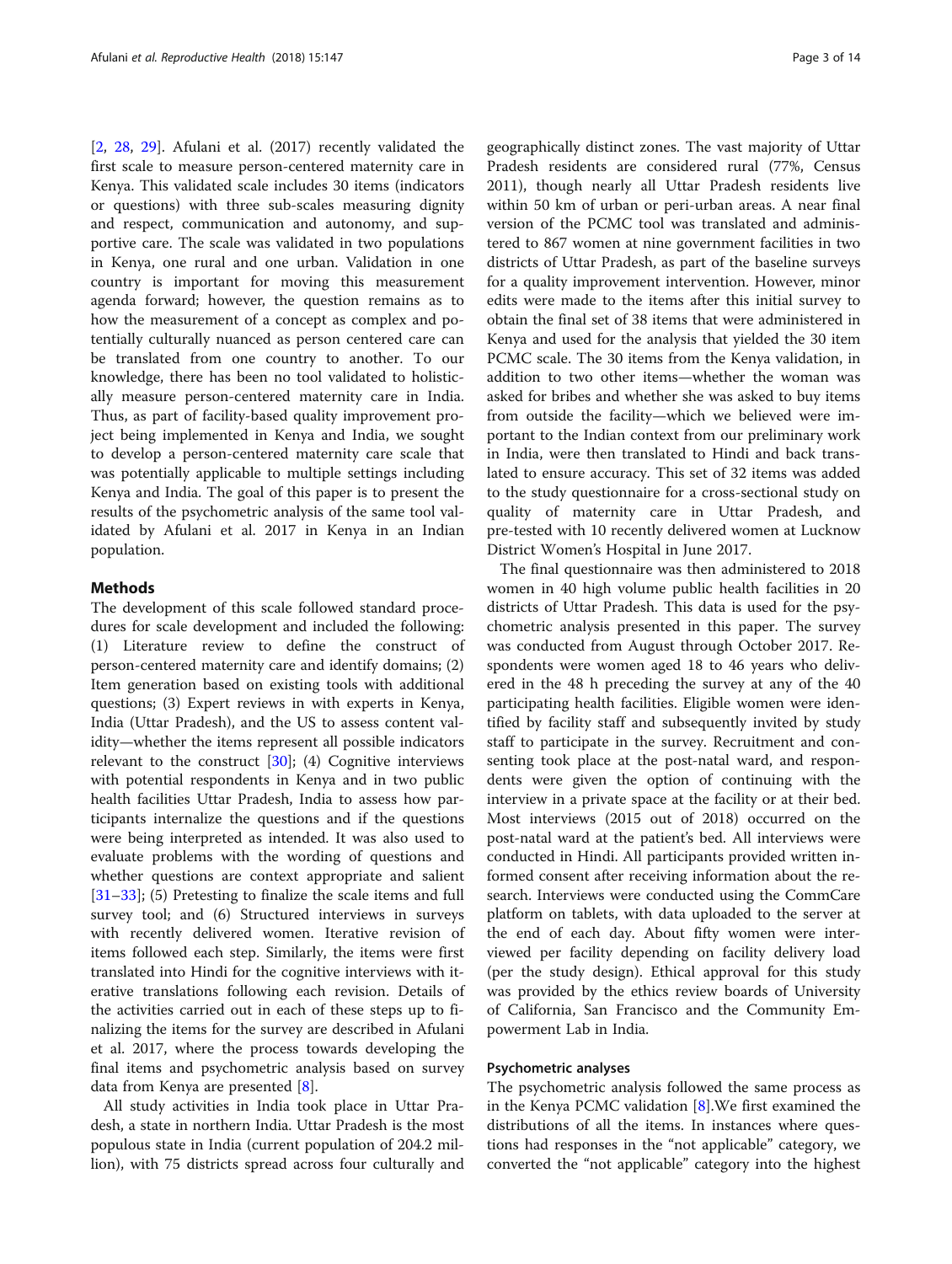category to obtain a uniform scale for the psychometric analysis. This approach is conservative as it assumes the highest quality rating for each "not applicable" response. Only one item (explaining medications) had to be recoded in this format. We also reverse coded negative items in order for responses to reflect a scale of 0 as the lowest level to 3 as the highest level.

We used iterative exploratory and confirmatory factor analysis to assess construct validity—the degree to which the items represent the underlying conceptual structure. Kaiser-Meyer-Olkin (KMO) value of 0.5 or above was used as the criterion for sampling adequacy [[34](#page-13-0)]. The Eigenvalues (the amount of information captured by a factor) and scree plots (plots of Eigenvalues) were used to determine the number of factors to extract. We used both Kaiser's rule of retaining only factors with eigenvalues exceeding unity and the "break" in the scree plot to decide on how many factors to retain [\[30,](#page-13-0) [35,](#page-13-0) [36\]](#page-13-0). We then conducted subsequent factor analysis and examined the item loadings to determine which items to retain or delete. Since most of the items had been vetted in the Kenya validation and the goal was not item reduction at this stage, we used a relaxed cut-off of 0.1 to retain items in this analysis [[37\]](#page-13-0). We used oblique rotation, which, allows for correlation between the rotated factors and aligns the factor axes as closely as possible to the groups of the original variables [\[31](#page-13-0), [34](#page-13-0), [35](#page-13-0)]. We compared the factor structure to that obtained in the Kenya validation and tested our final factor structure with confirmatory factor analysis.

We assessed criterion validity—whether the measure is related to other measures or outcomes in theoretically predictable ways—by regressing the final scale on whether not the woman responded she would deliver in the same facility if she were to have another baby [[30,](#page-13-0) [38](#page-13-0)]. We assessed the internal consistency reliability using Cronbach's alpha, with Cronbach's alpha of 0.7 or higher generally considered sufficient evidence of reliability [\[35](#page-13-0)]. We used STATA version 14 to perform the statistical analyses.

## Results

We performed the psychometric analysis using data from the full sample  $(N = 2018)$ . Table 1 shows the demographic characteristics of respondents. The average age of the women was about 25 years (range of 18 to 46) with an average parity of 2 (range of 1 to 8 children). Almost all (99%) of the women were married, and 34% had less than primary education. Nearly 85% of the sample resided in the rural portions of the districts.

Table [2](#page-4-0) shows the original domains, the questions for each domain, and comments on decisions taken related

| <b>Table 1</b> Distribution of selected demographic variables |  |  |
|---------------------------------------------------------------|--|--|
| $(N = 2018)$                                                  |  |  |

| Variables                         | No.  | $\%$ |       |
|-----------------------------------|------|------|-------|
| Age: Mean (SD)                    | 2018 | 25   | (4)   |
| Parity: Mean (SD)                 | 2018 | 2.2  | (1.3) |
| Marital status                    |      |      |       |
| Married                           | 2013 | 99.8 |       |
| Widowed                           | 2    | 0.1  |       |
| Divorced/Separated                | 3    | 0.2  |       |
| Education                         |      |      |       |
| No school/Primary                 | 941  | 46.6 |       |
| Post-primary/vocational/Secondary | 828  | 41   |       |
| College or above                  | 249  | 12.3 |       |
| Employed                          |      |      |       |
| <b>No</b>                         | 1905 | 94.4 |       |
| Yes                               | 113  | 5.6  |       |
| Pregnancy complications           |      |      |       |
| <b>No</b>                         | 425  | 21.1 |       |
| Yes                               | 1593 | 78.9 |       |
| Religion                          |      |      |       |
| Christian                         | 1    | 0.1  |       |
| Muslim/other                      | 342  | 17   |       |
| Hindu                             | 1675 | 83   |       |
| Caste                             |      |      |       |
| Scheduled caste/scheduled tribe   | 574  | 28.4 |       |
| General                           | 332  | 16.5 |       |
| Other backwards caste             | 1112 | 55.1 |       |
| Total                             | 2018 | 100  |       |

to that item. The distributions for the items are shown in Appendix. The Kaiser-Meyer-Olkin (KMO) measure of sampling adequacy for all items are greater than 0.5, with an overall KMO of 0.91, indicating that overall the variables are satisfactory for factor analysis. The initial exploratory factor analysis with all 32 items yielded four factors (Fig. [1\)](#page-5-0) accounting for 87% of the total variance, although the scree plot showed only one dominant factor. Also, the third and fourth factors in the un-rotated solution did not have any items loading positively on them suggesting a two-factor solution. When the oblique rotation was applied, only the items on labor and delivery support loaded on the fourth factor. When reduced to three factors (i.e. applying the Kenya three-factor structure), only labor and delivery support still loaded on the third factor. For the two-factor solution, 16 items loaded on the first factor and 11 on the second factor. These 27 items also loaded on the single factor. Four items that had factor loadings of less than 0.1 on the retained factors at each stage were dropped. These items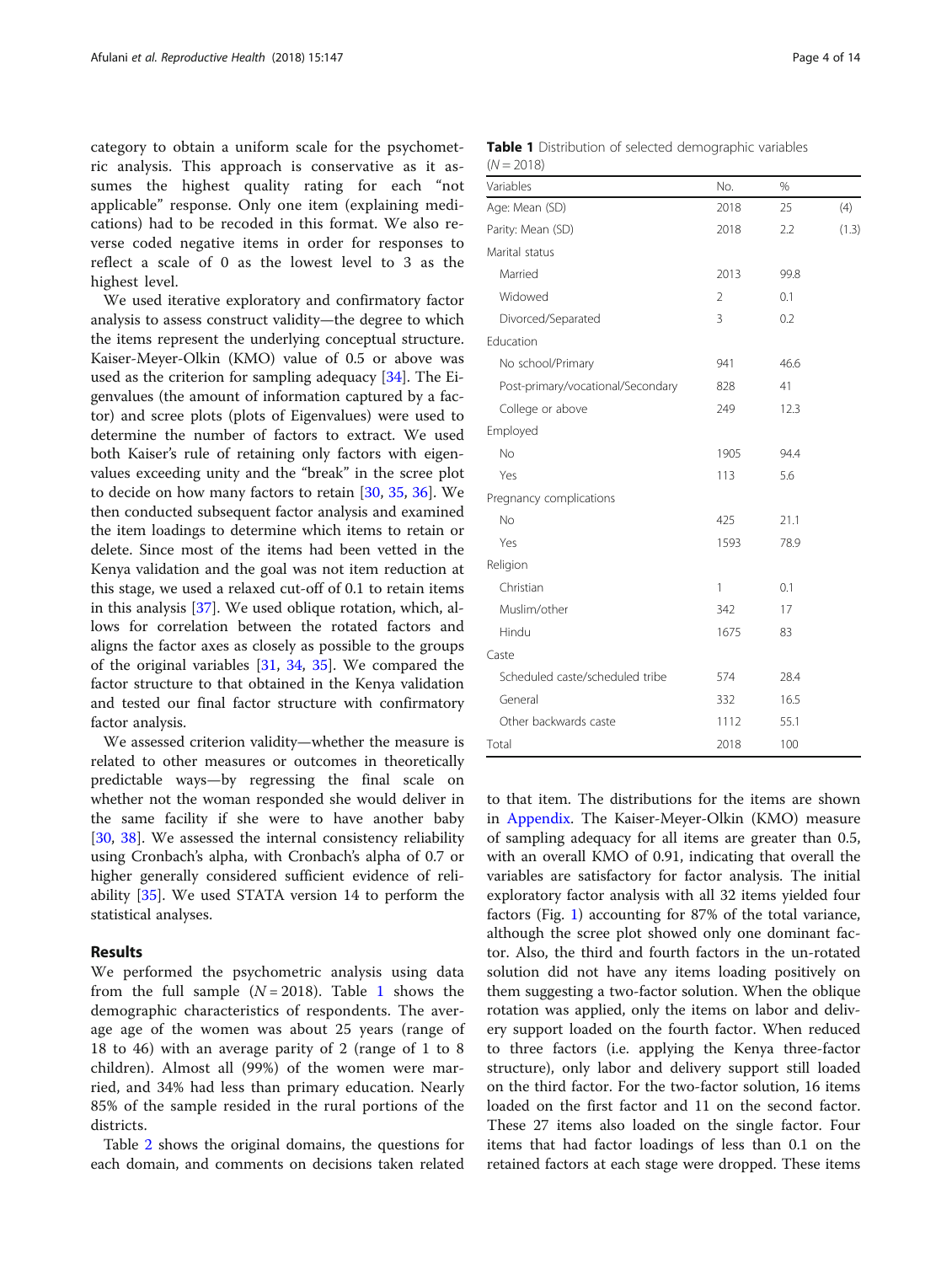## <span id="page-4-0"></span>Table 2 Items for person-centered maternity care scale

|                         | <b>Fable 2</b> Items for person centered materially care scale                                                                                                          |                                |                                          |
|-------------------------|-------------------------------------------------------------------------------------------------------------------------------------------------------------------------|--------------------------------|------------------------------------------|
| Original Domain         | Question                                                                                                                                                                | Referred to in text as         | Comment                                  |
| Dignity/Respect         | 1. How did you feel about the amount of time you waited?<br>Would you say it was very short, just a little long, somewhat<br>long, or very long?                        | Time to care                   | Retained but loads at less<br>than 0.3   |
| Dignity/Respect         | 2. During your time in the health facility did the doctors,<br>nurses, or other health care providers introduce themselves<br>to you when they first came to see you?   | Introduce self                 | Retained but loads at less<br>than $0.3$ |
| Dignity/Respect         | 3. Did the doctors, nurses, or other health care providers<br>call you by your name?                                                                                    | Called by name                 | Retained                                 |
| Dignity/Respect         | 4. Did the doctors, nurses, or other staff at the facility<br>treat you with respect?                                                                                   | Treated with respect           | Retained                                 |
| Dignity/Respect         | 5. Did the doctors, nurses, and other staff at the facility<br>treat you in a friendly manner?                                                                          | Friendly                       | Retained                                 |
| Dignity/Respect         | 6. Did you feel the doctors, nurses, or other health providers Verbal abuse<br>shouted at you, scolded, insulted, threatened, or talked to<br>you rudely?               |                                | Retained                                 |
| Dignity/Respect         | 7. Did you feel like you were treated roughly like pushed,<br>beaten, slapped, pinched, physically restrained, or gagged?                                               | Physical abuse                 | Retained but loads at less<br>than $0.3$ |
| Privacy/Confidentiality | 8. During examinations in the labor room, were you covered Visual privacy<br>up with a cloth or blanket or screened with a curtain so<br>that you did not feel exposed? |                                | Retained                                 |
| Privacy/Confidentiality | 9. Do you feel like your health information was or will be<br>kept confidential at this facility?                                                                       | Record confidentiality         | Retained                                 |
| Autonomy                | 10. Did you feel like the doctors, nurses or other staff at<br>the facility involved you in decisions about your care?                                                  | Involvement in care            | Retained                                 |
| Autonomy                | 11. Did the doctors, nurses or other staff at the facility<br>ask your permission/consent before doing procedures<br>and examinations on you?                           | Consent to<br>procedures/exams | Retained                                 |
| Autonomy                | 12. During the delivery, do you feel like you were able to<br>be in the position of your choice?                                                                        | Delivery position<br>choice    | Retained                                 |
| Communication           | 13. Did the doctors, nurses or other staff at the facility<br>speak to you in a language you could understand?                                                          | Language                       | Retained but loads at less<br>than 0.3   |
| Communication           | 14. Did the doctors and nurses explain to you why<br>they were doing examinations or procedures on you?                                                                 | Explain exams/<br>procedures   | Retained                                 |
| Communication           | 15. Did the doctors and nurses explain to you why<br>they were giving you any medicine?                                                                                 | Explain medicines              | Retained                                 |
| Communication           | 16. Did you feel you could ask the doctors, nurses or<br>other staff at the facility any questions you had?                                                             | Able to ask questions          | Retained but loads at less<br>than $0.3$ |
| Social Support          | 17. Were you allowed to have someone you wanted<br>(outside of staff at the facility, such as family or friends)<br>to stay with you during labor?                      | Labor support                  | Retained                                 |
| Social Support          | 18. Were you allowed to have someone you wanted<br>to stay with you during delivery?                                                                                    | Delivery support               | Retained                                 |
| Supportive Care         | 19. Did the doctors and nurses at the facility talk to you<br>about how you were feeling?                                                                               | Talk about feeling             | Retained                                 |
| Supportive Care         | 20. Did the doctors, nurses or other staff at the facility<br>support your anxieties and fears?                                                                         | Support anxiety                | Deleted based on wording<br>of question  |
| Supportive Care         | 21. Do you feel the doctors or nurses did everything<br>they could to help control your pain?                                                                           | Control pain                   | Retained                                 |
| Supportive Care         | 22. When you needed help, did you feel the doctors,<br>nurses or other staff at the facility paid attention?                                                            | Attention when need<br>help    | Retained                                 |
| Trust                   | 23. Did you feel the doctors, nurses or other staff at the<br>facility took the best care of you?                                                                       | Took best care                 | Retained                                 |
| Trust                   | 24. Did you feel you could completely trust the doctors,<br>nurses or other staff at the facility with regards to your care?                                            | Trust                          | Retained                                 |
| Facility environment    | 25. Do you think there was enough health staff in the                                                                                                                   | Enough staff                   | Retained                                 |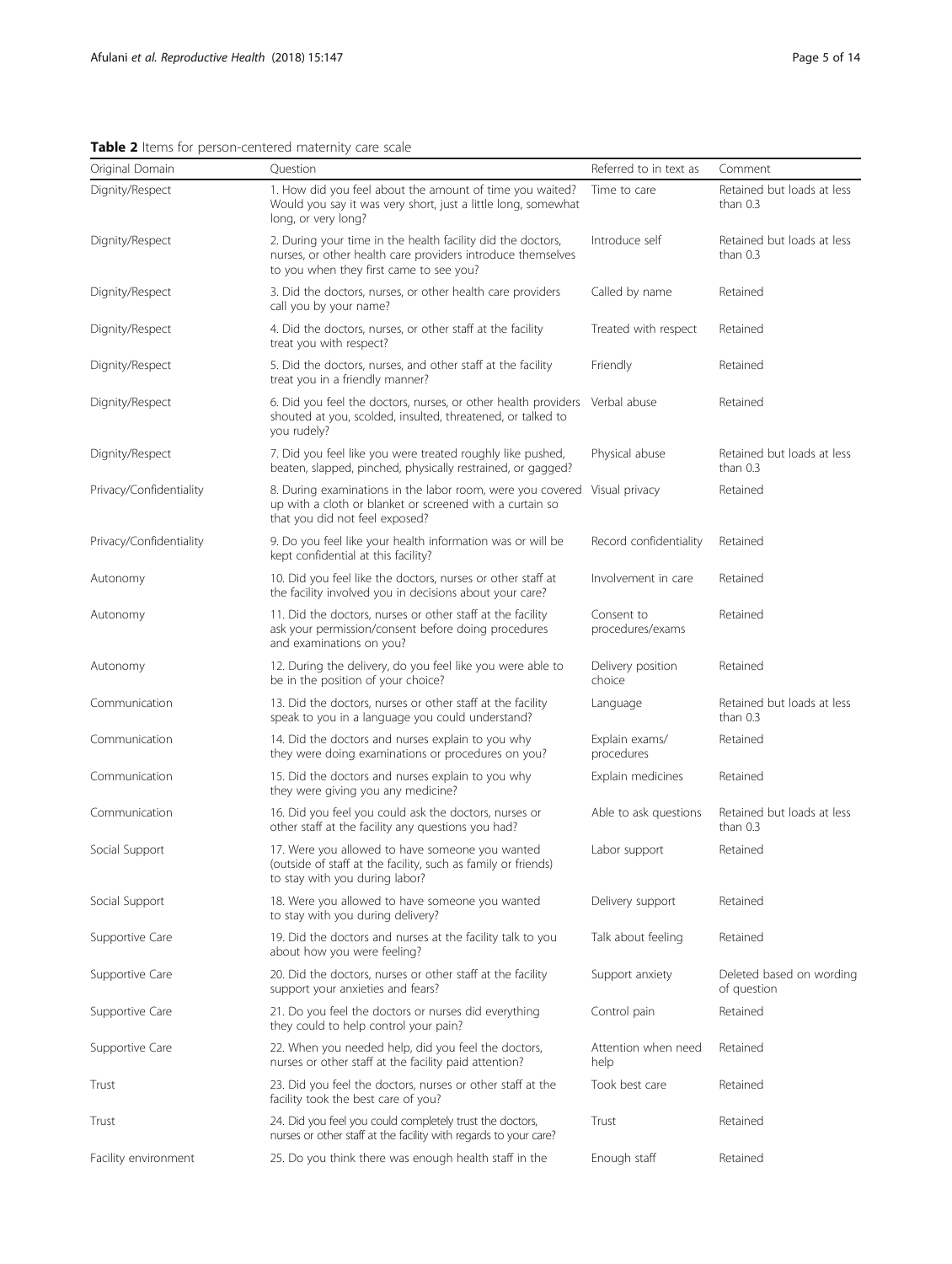| Original Domain                              | Ouestion                                                                                                                                                                 | Referred to in text as | Comment                                  |
|----------------------------------------------|--------------------------------------------------------------------------------------------------------------------------------------------------------------------------|------------------------|------------------------------------------|
|                                              | facility to care for you?                                                                                                                                                |                        |                                          |
| Facility environment                         | 26. Thinking about the labor and postnatal wards, did<br>you feel the health facility was crowded?                                                                       | Crowded                | Deleted: low loading                     |
| Facility environment                         | 27. Thinking about the wards, washrooms and the<br>general environment of the health facility, will you say<br>the facility was very clean, clean, dirty, or very dirty? | Clean                  | Retained but loads at less<br>than $0.3$ |
| Facility environment                         | 28. Was there clean drinking water available in the facility? <sup>3</sup>                                                                                               | Water                  | Deleted: low loading                     |
| Facility environment                         | 29. Was there electricity in the facility?                                                                                                                               | Electricity            | Deleted: low loading                     |
| Facility environment                         | 30. In general, did you feel safe in the health facility?                                                                                                                | Safe                   | Retained but loads at less<br>than $0.3$ |
| Predictability & transparency of<br>payments | 31. Did the doctors, nurses or other staff at the facility ask<br>you or your family for money other than the official cost? <sup>b</sup>                                | <b>Bribe</b>           | Retained but loads at less<br>than $0.3$ |
| Predictability & transparency of<br>payments | 32. Were you or your family asked to buy anything from<br>outside the health facility for your care? <sup>b</sup>                                                        | buy supplies           | Deleted: low loading                     |

<span id="page-5-0"></span>Table 2 Items for person-centered maternity care scale (Continued)

Notes: All items retained loaded at > 0.1 on the final main scale

<sup>a</sup>Question asked as was there water in Kenya version (drinking water added by India survey team)

<sup>b</sup>All items in scale validated from Kenya data except these two questions

are: "Was there clean drinking water available in the facility?", "Thinking about the labor and postnatal wards, did you feel the health facility was crowded?" and "Were you or your family asked to buy anything from outside the health facility for your care?". We also dropped the item on "Did the doctors, nurses or other staff at the facility support your anxieties and fears" because the question was identified as ambiguous based on feedback on the original scale.

Factor analysis of the remaining 27 items still yielded four factors with one dominant factor (Fig. [2](#page-6-0)), with item distributions on the factors as in the full set. However, all the items had loadings of  $> 0.1$  (with most greater than 0.3) on the retained factors, including when the factors were constrained to a single factor (Table [3](#page-7-0)). This suggests high construct validity for a single dominant 27 item PCMC scale based on the India data. However, because the domains of PCMC are overlapping, the items loading on the two factors (which was the best multiple factor solution for the India data) did not represent clear conceptual domains. For instance, the first factor includes items from the domains dignity and respect and supportive care. It however also includes the items on "being spoken to in a language they understand" and "being able to ask questions," which conceptually should have loaded on the second factor, which has more items on communication and autonomy (but also includes the items on privacy and confidentiality). We therefore

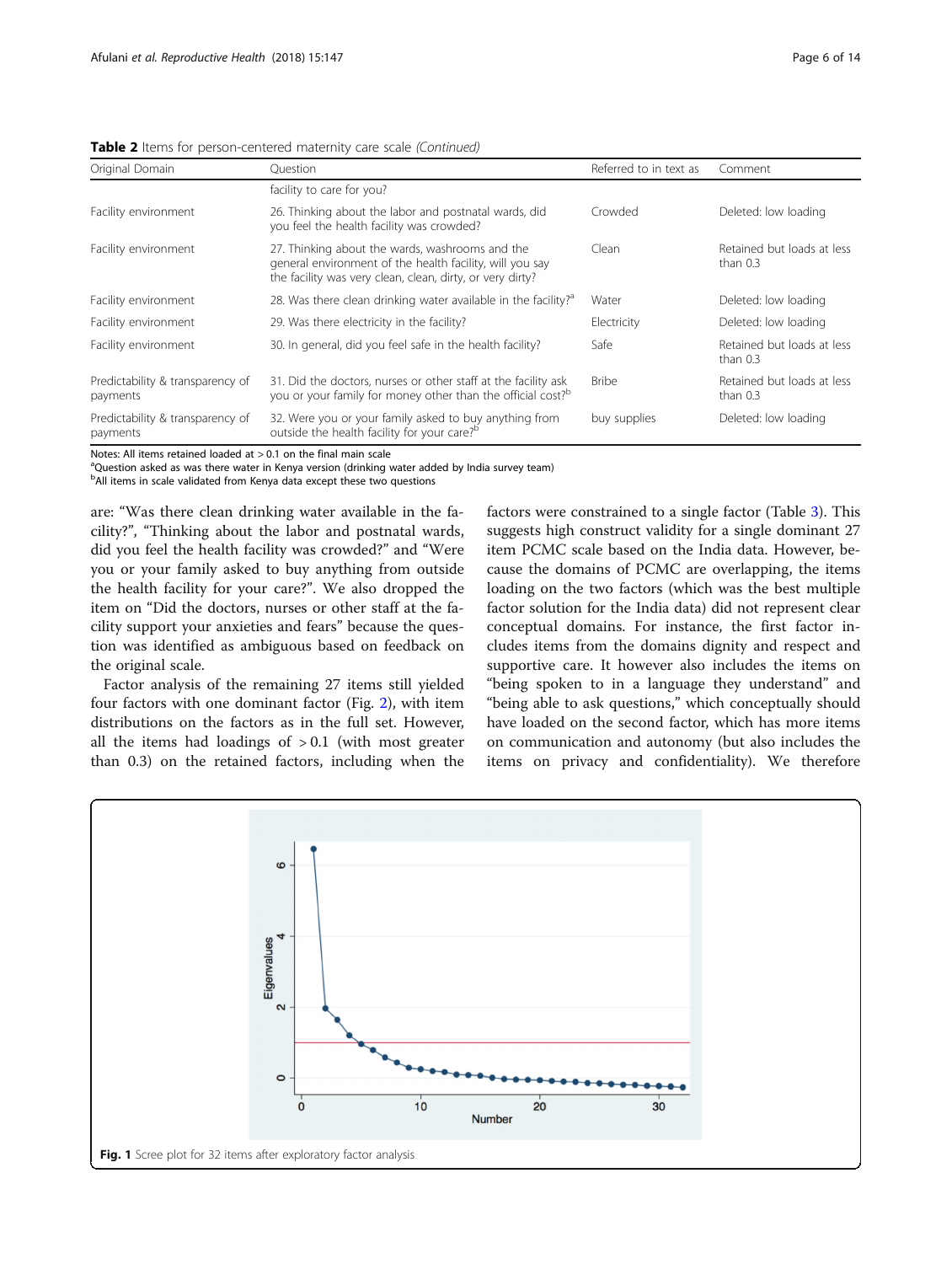<span id="page-6-0"></span>

regrouped the retained items into three conceptual domains as in the Kenya analysis, to provide the sub-scales for Dignity and respect, Communication and autonomy, and Supportive care. These are theoretically derived categories rather than data driven. However, when factor analysis is run on each set, the items load well on the factor representing each domain, except for the question on "being able to ask questions" which loads negatively on the communication and autonomy domain and positively on the dignity and respect domain, although conceptually it should group under communication and autonomy (Table [4\)](#page-7-0).

The overall PCMC scale has a Cronbach's alpha of 0.85, suggesting good reliability. The sub-scales also have relatively good reliability (alphas from 0.67 to 0.73 in Table [5\)](#page-8-0). The average PCMC score for the sample based on the sum of the 27 items is 50 (where 0 is the minimum possible score and 81 is the maximum possible score (range for the sample is 16 to 79). In addition, increasing scores on the scale is associated with future intentions to deliver in the same facility (Table [6](#page-8-0)), suggesting good criterion validity.

## **Discussion**

Person-centered care is a recognized dimension of quality of care; however, until recently, there has not been a validated scale for person-centered care for maternity services in low resource settings [[8](#page-12-0)]. This paper extends the PCMC literature by presenting the results of validating the PCMC scale in a new context –India. The analysis provides support for a 27-item multidimensional PCMC scale in Uttar Pradesh, India, in comparison to the 30-item scale derived from the Kenya validation of

the same scale. The possible range of scores for the 27-item scale is therefore from 0 to 81 (compared to 0 to 90 for the 30-item Kenya scale). Similar to Kenya, the items can be grouped into three conceptual domains representing subscales for "Dignity and Respect," "Community and Autonomy," and "Supportive Care." These subscales are in general supported by the empirical analysis. The scale has good reliability (Cronbach alpha = 0.85). The subscales also have good reliability (Cronbach alpha ranging from 0.67–0.73), suggesting that future studies may use these individual subscales or the full scale when examining women's experiences in labor and delivery. The preliminary work towards the development of this scale ensured it had good content validity. The psychometric analysis using data from Uttar Pradesh, India corroborates the Kenya analysis showing the scale had good construct and criterion validity, as well as high reliability.

Validating the PCMC scale in a different context is necessary to highlight potential cultural and social differences in the conceptualization of person-centered care. We, however, do not find very significant differences. One potential reason is that the foundational work that led to the development of the final set of items included expert and cognitive interviews from India. Twenty-six items are common across the India and Kenya PCMC scales and could facilitate comparison across the two countries. While the validation of the PCMC tool with data from India demonstrates a similar set of items to that from the Kenya validation, there were a few notable exceptions. First, the item on "provider support anxieties" has been dropped from the current version of the scale because the question was identified as ambiguous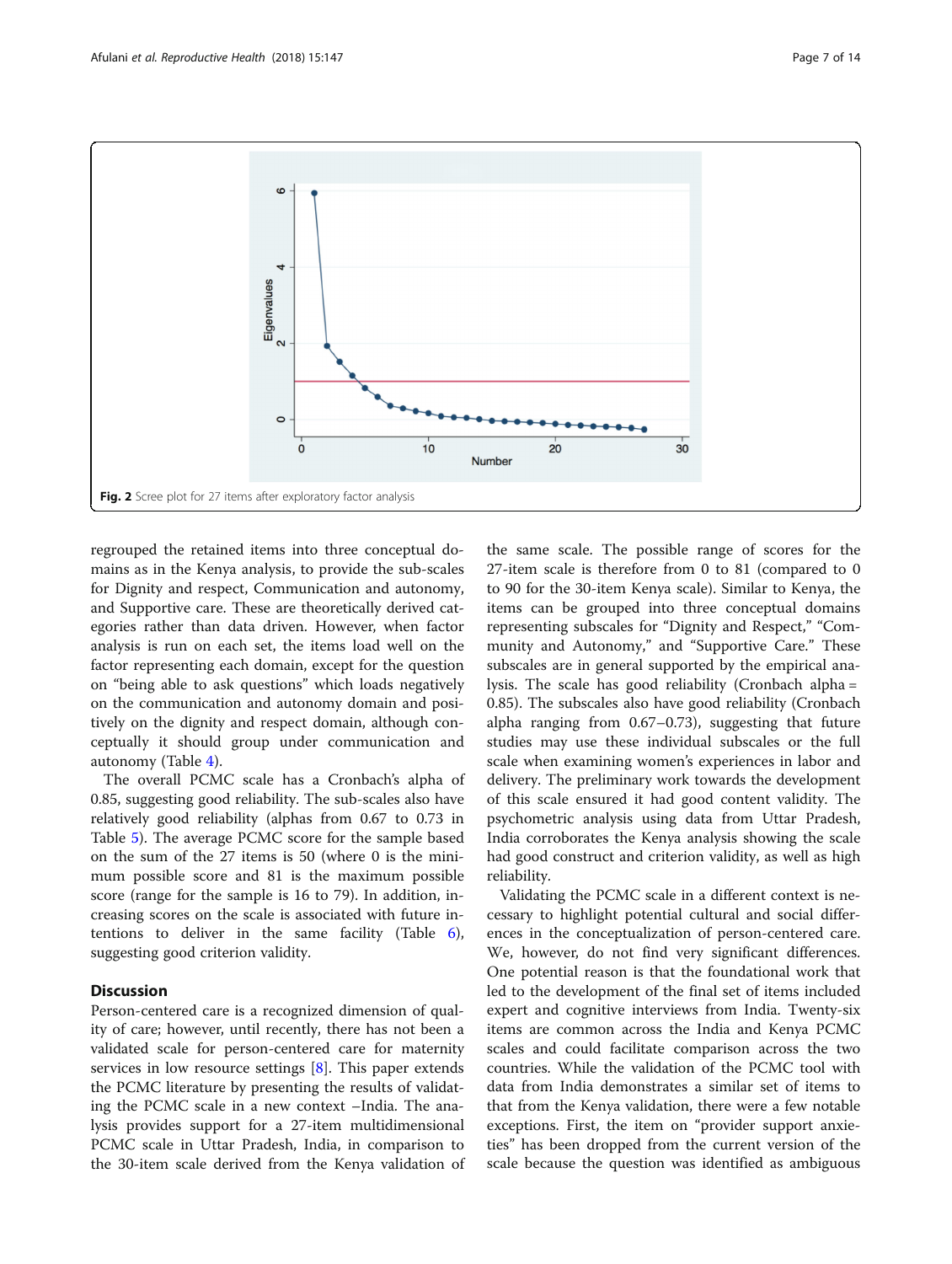<span id="page-7-0"></span>Table 3 Rotated factor loadings of items on dominant factor for main scale  $(N = 2018)$ 

|                             |  |  | Table 4 Rotated factor loadings of items on dominant factor |  |
|-----------------------------|--|--|-------------------------------------------------------------|--|
| for sub-scales $(N = 2018)$ |  |  |                                                             |  |

Dignity and respect

Subscale Variable **Variable Factor loadings** 

| Variable                    | Factor loadings |
|-----------------------------|-----------------|
| Time to care                | 0.26            |
| Introduce self              | 0.12            |
| Called by name              | 0.42            |
| Treated with respect        | 0.77            |
| Friendly                    | 0.79            |
| Visual privacy              | 0.48            |
| Record confidentiality      | 0.34            |
| Involvement in care         | 0.63            |
| Consent to procedures/exams | 0.42            |
| Delivery position choice    | 0.38            |
| Language                    | 0.17            |
| Explain exams/procedures    | 0.48            |
| Explain medicines           | 0.57            |
| Talk about feeling          | 0.51            |
| Able to ask questions       | 0.21            |
| Labor support               | 0.37            |
| Delivery support            | 0.35            |
| Attention when need help    | 0.63            |
| Control pain                | 0.68            |
| Verbal abuse                | 0.47            |
| Physical abuse              | 0.20            |
| Enough staff                | 0.55            |
| Took best care              | 0.71            |
| Trust                       | 0.45            |
| <b>Bribe</b>                | 0.16            |
| Clean                       | 0.12            |
| Safe                        | 0.20            |

|                 | Treated with respect       | 0.92    |
|-----------------|----------------------------|---------|
|                 | Friendly                   | 0.92    |
|                 | Verbal abuse               | 0.51    |
|                 | Physical abuse             | 0.25    |
|                 | Visual privacy             | 0.43    |
|                 | Record confidentiality     | 0.30    |
|                 | Communication and autonomy |         |
|                 | Introduce self             | 0.18    |
|                 | Called by name             | 0.25    |
|                 | Involvement in care        | 0.68    |
|                 | Consent to procedures      | 0.70    |
|                 | Delivery position choice   | 0.35    |
|                 | Language                   | 0.17    |
|                 | Explain exams/ procedures  | 0.80    |
|                 | Explain medicines          | 0.75    |
|                 | Able to ask questions      | $-0.05$ |
| Supportive care |                            |         |
|                 | Time to care               | 0.25    |
|                 | Labor support              | 0.54    |
|                 | Delivery support           | 0.52    |
|                 | Talk about feeling         | 0.42    |
|                 | Attention when need help   | 0.67    |
|                 | Took best care             | 0.76    |
|                 | Control pain               | 0.68    |
|                 | Trust                      | 0.49    |
|                 | Safe                       | 0.26    |
|                 | Enough staff               | 0.64    |
|                 | Clean                      | 0.05    |
|                 | bribe                      | 0.19    |

based on feedback from in-country partners and reviewers of the original scale. Thus, this difference is not based on the empirical analysis, as it could have been retained based on its loading.

Second, the three items related to health facility environment—water, electricity, and crowding—that were included in the Kenya "Supportive care" sub-scale do not hang well with the rest of the items in India validation; therefore, they have been removed from this version of the scale. It is unclear why these items load much poorer in India than in Kenya. One reason is the difference in distribution in this sample, which affects the factor loading. Another potential reason is that this sample is from high-volume delivery facilities, and perceptions of person-centered care may be more closely related to the interpersonal relationships than to the broader health facility environment in this context. It should be noted that in the Kenya validation, "crowding" loaded well in

urban samples, but not in rural samples. The majority of women in this sample were from rural areas of Uttar Pradesh. Therefore, the importance of health facility environment factors in influencing person-centered care may be more related to urban/rural context as opposed to Kenya vs. India. Also, the rewording of the question on availability of "water" to "drinking water" in India may have affected its relationship to the other items in the scale.

Since publishing the 30-item scale in Kenya, we have had discussions with various experts on whether to include the health facility environment items as part of the scale. While we have felt that the health facility environment is an important aspect of person-centered care, supported by a recent qualitative evidence synthesis on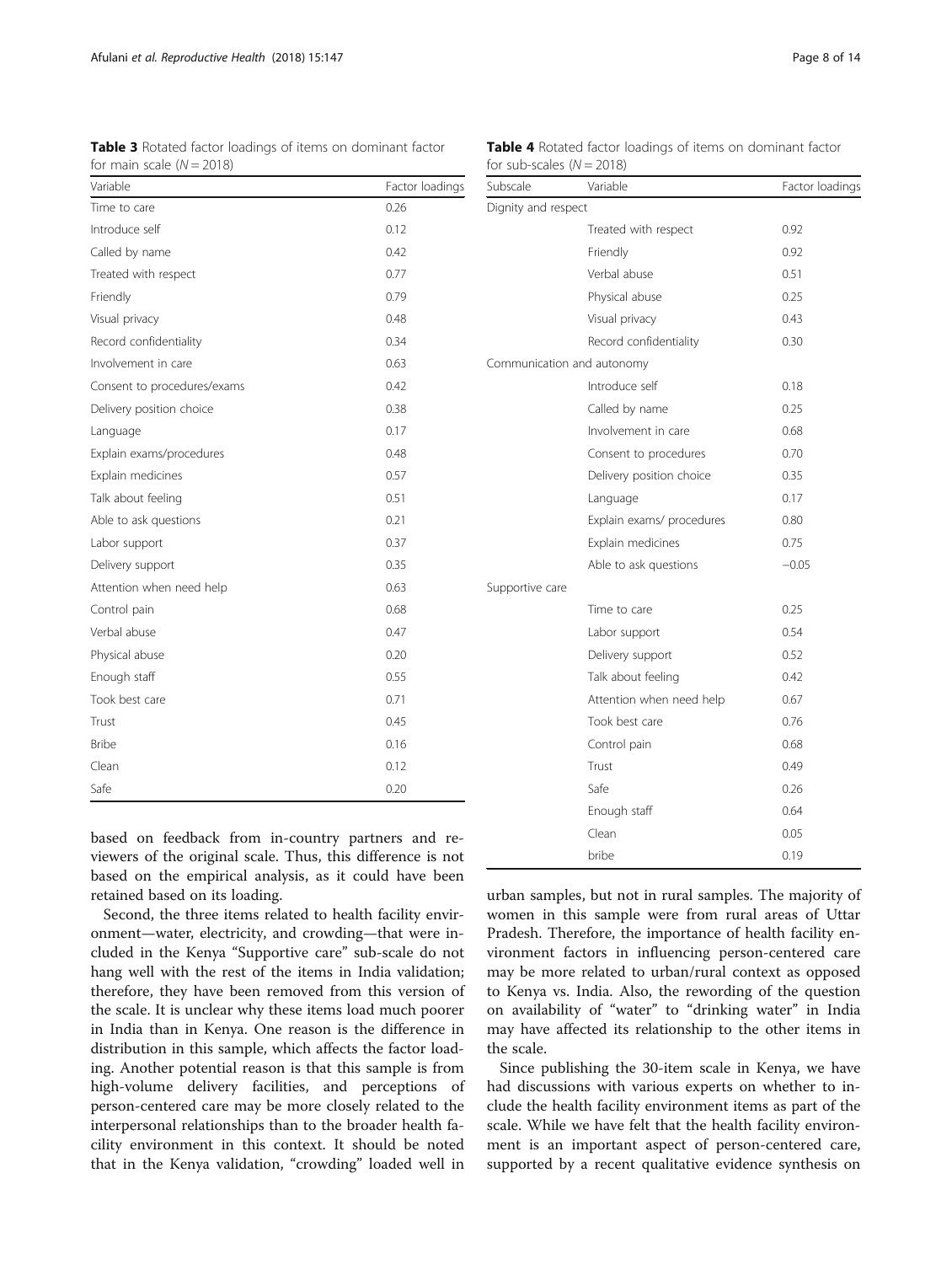|                                      | Alpha | Mean | SD   | Min      | Max | Possible range |
|--------------------------------------|-------|------|------|----------|-----|----------------|
|                                      |       |      |      |          |     |                |
| Full PCMC Scale (27 items)           | 0.85  | 50.3 | 10.9 | 16       | 79  | $0 - 81$       |
| Sub-scales                           |       |      |      |          |     |                |
| Dignity and respect (6 items)        | 0.70  | 14.1 | 3.48 |          | 18  | $0 - 18$       |
| Communication and autonomy (9 items) | 0.67  | 9.6  | 4.3  | $\Omega$ | 25  | $0 - 27$       |
| Supportive Care (12 items)           | 0.73  | 26.7 | 5.19 | 6        | 36  | $0 - 36$       |

<span id="page-8-0"></span>**Table 5** Reliability and distribution of Full PCMC scale and sub-scales ( $N = 2018$ )

respectful maternity care [[10\]](#page-12-0), others have argued the health facility environment influences PCMC but is not necessarily part of it. The poor loading of these health facility environment related items might support this counter argument. Regardless, it is interesting to note the nuances of what is important to person-centered care across different contexts and cultures.

Third, the item on "being asked for bribes," which was dropped from the Kenya scale has been retained in the India scale. The role of bribes is central to the mistreatment literature in India, as past studies have identified that poor and disadvantaged women, in particular, are asked to pay bribes in order to receive care [\[23](#page-13-0), [39\]](#page-13-0). In cognitive interviews for the present study, women and providers in Kenya were both much less likely to report facility staff asking for bribes. However, in line with extant literature, bribes were much more common in cognitive interviews in India. It is therefore not surprising that this indicator would be retained in the India PCMC scale. The question used in the scale to get at bribes is "Did the doctors, nurses or other staff at the facility ask you or your family for money other than the official cost?". But the complexity of the issue of bribes in this context is highlighted in other qualitative work by our team. These findings show women sometimes give providers tips, without being asked, when they feel providers are delaying care for them because they want bribes, even when this might not be the case; or when they are happy with the outcome of their pregnancies. In such cases they may be unhappy if the provider refuses to take the money. This suggests more than one question will be needed to unpack what is considered a bribe and what is not.

The differences across India and Kenya highlight the need for careful consideration of which items are most

Table 6 Bivariate linear regression of person-centered maternity care score on future intentions to deliver in the same facility  $(N = 2018)$ 

|          | Coef. | <i>p</i> -value                               | [95% Conf. | Intervall |
|----------|-------|-----------------------------------------------|------------|-----------|
|          |       | Will deliver in same facility again in future |            |           |
| No (ref) |       |                                               |            |           |
| Yes      | 1699  | < 0.00                                        | 14.30      | 19.68     |
| Cons     | 33.87 | < 0.00                                        | 31.22      | 36.51     |
|          |       |                                               |            |           |

relevant across contexts as well as attention to the wording of items for different contexts. Validation in other settings is needed, and application of the full set of items in other parts of India followed by psychometric analysis will help to develop a tool that can be applied to all of India. But, given that not every study has the capacity to go through the process of validating a tool to use in the study, we believe the PCMC scale can be reasonably used across settings. It appears the 30-item version works well in settings like Kenya and the 27-item version works well in settings like Uttar Pradesh, India. Researchers and practitioners could therefore choose the version of the scale they believe will work best in their setting. However, given none of the samples used in the validation was nationally representative, it might be best to administer the full set of items if the length is not a concern. Analysis could then be conducted to assess whether the full set or only a subset will work best as a scale.

As in any study, there are a number of limitations. First, it should be noted that the sample is not generalizable to all of India—or even all of Uttar Pradesh. Women were recruited from public facilities that are all high volume (> 200 deliveries/month). Although we recruited women from a variety of facility levels, including primary health care centers and community health care centers, in addition to district hospitals, the sample excludes women who attend private and lower volume facilities and those who do not make it to a facility. The sample is however representative of women in Uttar Pradesh who gave birth in public health facilities, which represents 44% of all births and 66% facility-based births in Uttar Pradesh [[16\]](#page-12-0). According to the recent National Family Health Survey (NFHS) survey (2015– 16), among women who gave birth in the last 5 years in public facilities, about 86% resided in rural areas; 16% were Muslim and 84% were Hindus. Also, 99% were married, with an average age of 25 years and an average parity of 2 children; 56% had less than a secondary education and almost all (99.7%) belonged to the most vulnerable castes (Other backward caste (OBC) and Scheduled caste/Scheduled tribe (SCST)) [\[16](#page-12-0)]. This is similar to the characteristics of our sample which included 85% rural residents, 17% Muslim and 83% Hindi, with 99% married, average age of 25 years and parity of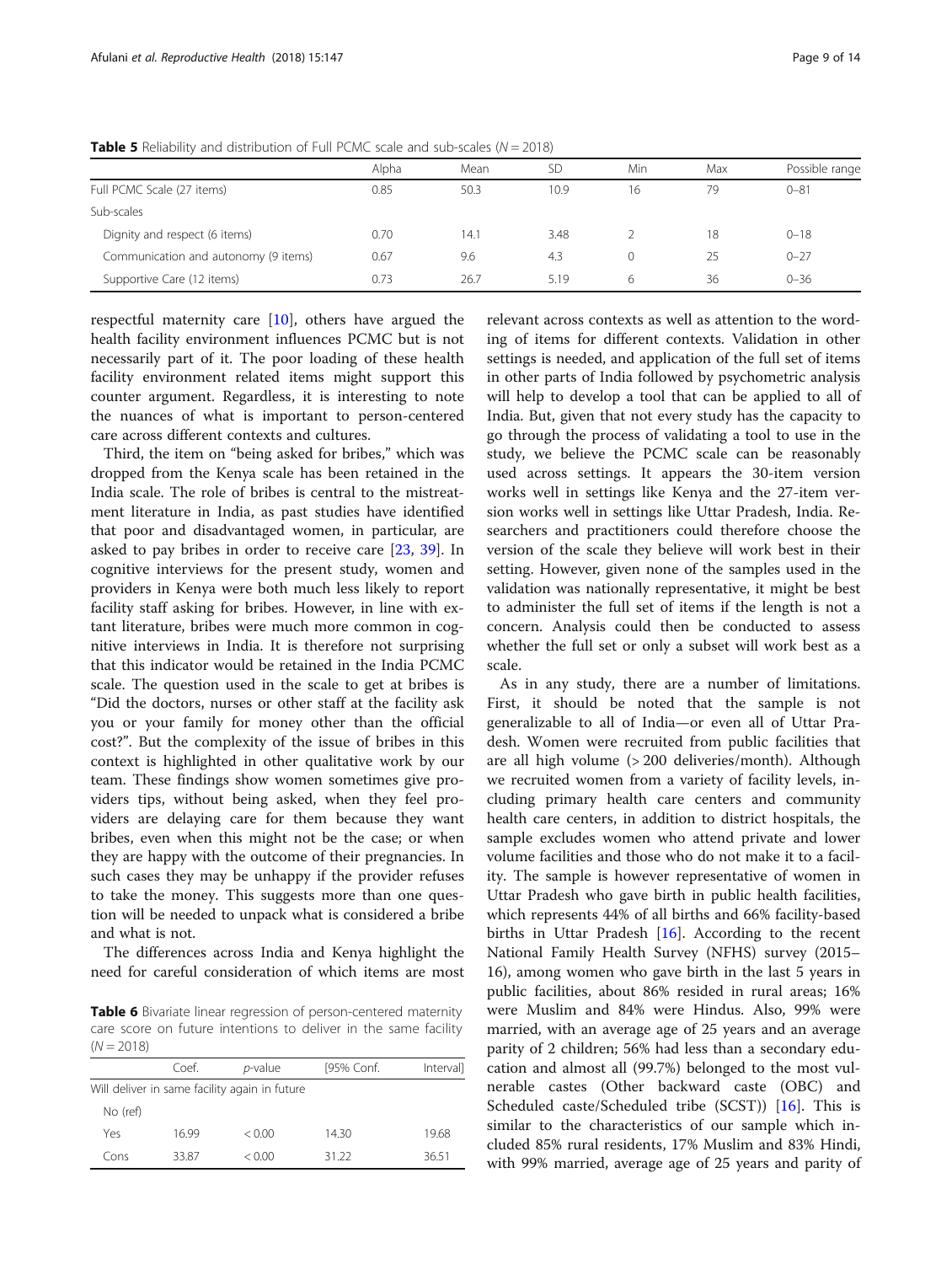2; and 47% with less than secondary education and majority (83.5%) from the most vulnerable castes. The characteristics of our sample are also somewhat similar to the general population of Uttar Pradesh, which is 73% rural, 18% Muslim and 81% Hindu, and 78% belong to the most vulnerable castes [[16](#page-12-0)]. These similarities suggest that the PCMC scale may be applied to Uttar Pradesh, but it is possible that the factor structure may differ across different sub-populations within India, as was found in Kenya [[8\]](#page-12-0). Nonetheless, given that data from two settings in Kenya and India all show one dominant factor, we believe the single multidimensional scale is likely stable across settings.

In addition, the data are self-reported, thus subject to recall bias and social desirability bias. Women may not clearly remember their experiences during their labor, and their recall may also be clouded by the outcome of their deliveries (although women who had an infant death were excluded). Recall is however likely not be a major issue with this sample given interviews occurred within 48 h of delivery. Social desirability bias on the other hand is a bigger issue as the interviews occurred in the post-natal ward. Prior research suggests women are more likely to report more positively on their experiences when interviewed close to the time of delivery and within the health facility [\[8](#page-12-0), [28](#page-13-0), [29\]](#page-13-0). Studies in India have also shown that women tend to report more positively in interviews when compared to direct observations due to normalization of certain mistreatment [\[25](#page-13-0)]. Thus, the levels of PCMC found in this study likely overestimates the quality of actual levels of PCMC in the study facilities. Finally, the 27-item scale may be considered too long for facilities wishing to include the tool as part of quality improvement initiatives. We used a relaxed cut-off to retain items in this analysis because the goal was not item reduction, but to assess construct validity of comprehensive scale with high content validity. This conservative approach is acceptable in early stages of scale development [\[30](#page-13-0)]. Future studies may, however, wish to use a more data-driven approach in order to focus the scale on a smaller set of indicators.

Despite these limitations, this study contributes in a number of ways to existing literature on person-centered care and quality of care for maternity services. In particular, this study validated an existing PCMC scale in a new context and found significant overlap in indicators across India and Kenya, two very different contexts. The overlap should not be very surprising in the light of a recent qualitative evidence synthesis on respectful maternity care, which concluded that globally, women's perspectives of what constitutes respectful maternity care are quite consistent  $[10]$  $[10]$ . The overlap in items suggests that this scale can be used across many different contexts to compare women's experiences of care.

It is important to note that the items in this scale capture all but one of the 12 domains of respectful maternity care from the recent review [[10\]](#page-12-0). That the PCMC tool captures all of these domains, except continuity of care, is not surprising given the initial work towards its development involved a review of the literature including that on mistreatment/disrespect and abuse/respectful maternity care. Thus, the person-centered maternity care scale is an effective tool for holistically measuring respectful maternity care and might be among the best tools currently available for this purpose. An additional question on continuity of care may however be needed to complete it. Future studies looking at person-centered care measures across the continuum of reproductive care, including family planning will also help improve continuity of care.

Finally, a recent review of quantitative studies on disrespect and abuse highlighted how differences in study tools as well as other methodological differences affect comparison of different studies, hence the need for more consistent methodologies if we are to be able to compare studies across settings (while taking into account key contextual differences) [\[39](#page-13-0)]. We believe the PCMC tool having so far been validated in three settings in two countries addresses one of the key steps towards responding to this call.

## **Conclusions**

This study presents the results of validating the PCMC scale in Uttar Pradesh, India. The PCMC scale provides a valuable tool for the growing number of quality improvement initiatives in India, and beyond. The scale may also be used to support policy and programmatic efforts to improve the quality of maternity care. Five years ago, the Government of India developed broad quality assurance guidelines for quality of care, and several years later issued a maternal and neonatal health care manual to guide providers about importance of patient-centered care during labor and delivery [[40,](#page-13-0) [41](#page-13-0)]. However, it is unclear how to measure and evaluate women's experiences of care across different facilities in India. This scale will help to bridge this gap. In addition, this scale will be valuable for assessing implementation of the WHO recommendations on intrapartum care for a positive childbirth experience [\[6](#page-12-0)]. Providing clear guidelines and standard measurement tools will help improve accountability of facilities, support providers/staff in understanding how to provide person-centered care, and ensure women's voices, preferences, and values are front and center in the care they receive.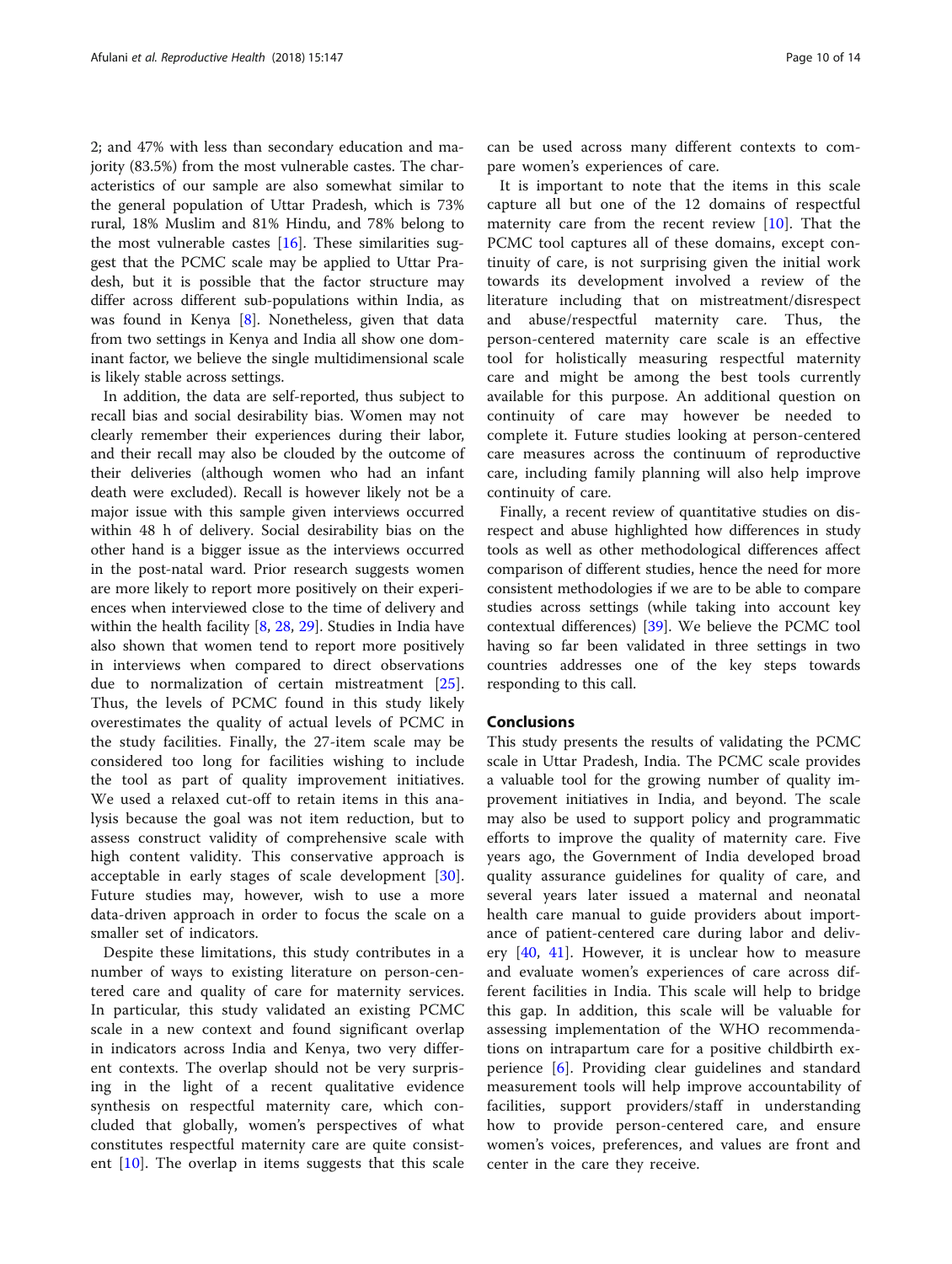## Appendix

#### Table 7 Distribution of PCMC variables

| How did you feel about the amount of time you waited? Would you say | PCMC variables | No. | % |
|---------------------------------------------------------------------|----------------|-----|---|
| it was                                                              |                |     |   |
| 0 Very short<br>1347<br>66.7                                        |                |     |   |
| 1 Somewhat short<br>410<br>20.3                                     |                |     |   |
| 2 Somewhat long<br>8.8<br>177                                       |                |     |   |
| 3 Very long<br>4.2<br>84                                            |                |     |   |

During your time in the health facility did the doctors, nurses, or other health care providers introduce themselves to you when they first came to see you?

| 0 No, none of them   | 1980 | 98.1 |
|----------------------|------|------|
| 1 Yes, a few of them | 35   | 1/   |
| 2 Yes, most of them  | 2    | 01   |
| 3 Yes, all of them   |      | 00   |
|                      |      |      |

Did the doctors, nurses, or other health care providers call you by your name?

| 0 No, never             | 567 | 28.1 |
|-------------------------|-----|------|
| 1 Yes, a few times      | 436 | 21.6 |
| 2 Yes, most of the time | 371 | 184  |
| 3 Yes, all the time     | 644 | 319  |
|                         |     |      |

Did the doctors, nurses, or other staff at the facility treat you with respect?

| 0 No, never             | 143  | <i>/</i> 1 |
|-------------------------|------|------------|
| 1 Yes, a few times      | 299  | 148        |
| 2 Yes, most of the time | 531  | 26.3       |
| 3 Yes, all the time     | 1045 | 518        |

Did the doctors, nurses, and other staff at the facility treat you in a friendly manner?

| 0 No, never             | 92   | 46   |
|-------------------------|------|------|
| 1 Yes, a few times      | 358  | 177  |
| 2 Yes, most of the time | 545  | 27.0 |
| 3 Yes, all the time     | 1023 | 50.7 |

Did you feel the doctors, nurses, or other health providers shouted at you, scolded, insulted, threatened, or talked to you rudely?

| 0 No, never        | 1661 | 82.3 |
|--------------------|------|------|
| 1 Yes, once        | 212  | 10.5 |
| 2 Yes, a few times | 131  | 6.5  |
| 3 Yes, many times  | 14   | (1)  |

Did you feel like you were treated roughly like pushed, beaten, slapped, pinched, physically restrained, or gagged?

| 0 No, never        | 1967 | 975 |
|--------------------|------|-----|
| 1 Yes, once        | 31   | 15  |
| 2 Yes, a few times | 17   | 0.8 |
| 3 Yes, many times  | ર    | O 1 |

During examinations in the labor room, were you covered up with a cloth or blanket or screened with a curtain so that you did not feel exposed?

| 0 No, never        | 526 | 26.1 |
|--------------------|-----|------|
| 1 Yes, a few times | 115 | 5.7  |

| Table 7 Distribution of PCMC variables (Continued)                                                                     |      |               |  |
|------------------------------------------------------------------------------------------------------------------------|------|---------------|--|
| PCMC variables                                                                                                         | No.  | $\frac{0}{0}$ |  |
| 2 Yes, most of the time                                                                                                | 228  | 11.3          |  |
| 3 Yes, all the time                                                                                                    | 1149 | 56.9          |  |
| 4 Not applicable                                                                                                       |      |               |  |
| Do you feel like your health information was or will be kept confidential<br>at this facility?                         |      |               |  |
| 0 No, never                                                                                                            | 324  | 16.1          |  |
| 1 Yes, a few times                                                                                                     | 444  | 22.0          |  |
| 2 Yes, most of the time                                                                                                | 387  | 19.2          |  |
| 3 Yes, all the time                                                                                                    | 863  | 428           |  |
| Did you feel like the doctors, nurses or other staff at the facility involved<br>you in decisions about your care?     |      |               |  |
| 0 No, never                                                                                                            | 1131 | 56.0          |  |
| 1 Yes, a few times                                                                                                     | 311  | 15.4          |  |
| 2 Yes, most of the time                                                                                                | 255  | 12.6          |  |
| 3 Yes, all the time                                                                                                    | 321  | 15.9          |  |
| 4 Did not have to make any decisions                                                                                   |      |               |  |
| During the delivery, do you feel like you were able to be in the position<br>of your choice?                           |      |               |  |
| 0 No, never                                                                                                            | 360  | 17.8          |  |
| 1 Yes, for a short time                                                                                                | 655  | 32.5          |  |
| 2 Yes, most of the time                                                                                                | 418  | 20.7          |  |
| 3 Yes, all the time                                                                                                    | 585  | 29.0          |  |
| Did the doctors, nurses or other staff at the facility speak to you in a<br>language you could understand?             |      |               |  |
| 0 No, never                                                                                                            | 16   | 0.8           |  |
| 1 Yes, a few times                                                                                                     | 131  | 6.5           |  |
| 2 Yes, most of the time                                                                                                | 315  | 15.6          |  |
| 3 Yes, all the time                                                                                                    | 1556 | 77.1          |  |
| Did the doctors, nurses or other staff at the facility ask your permission/<br>consent before doing procedures on you? |      |               |  |
| 0 No, never                                                                                                            | 1475 | 73.1          |  |
| 1 Yes, a few times                                                                                                     | 282  | 14.0          |  |
| 2 Yes, most of the time                                                                                                | 172  | 8.5           |  |
| 3 Yes, all the time                                                                                                    | 89   | 4.4           |  |
| Did the doctors and nurses explain to you why they were doing<br>examinations or procedures on you?                    |      |               |  |
| 0 No, never                                                                                                            | 1393 | 69.0          |  |
| 1 Yes, a few times                                                                                                     | 344  | 17.0          |  |
| 2 Yes, most of the time                                                                                                | 174  | 8.6           |  |
| 3 Yes, all the time                                                                                                    | 107  | 5.3           |  |
| Did the doctors and nurses explain to you why they were giving you<br>any medicine?                                    |      |               |  |
| 0 No, never                                                                                                            | 1162 | 57.6          |  |
| 1 Yes, a few times                                                                                                     | 400  | 19.8          |  |
| 2 Yes, most of the time                                                                                                | 242  | 12.0          |  |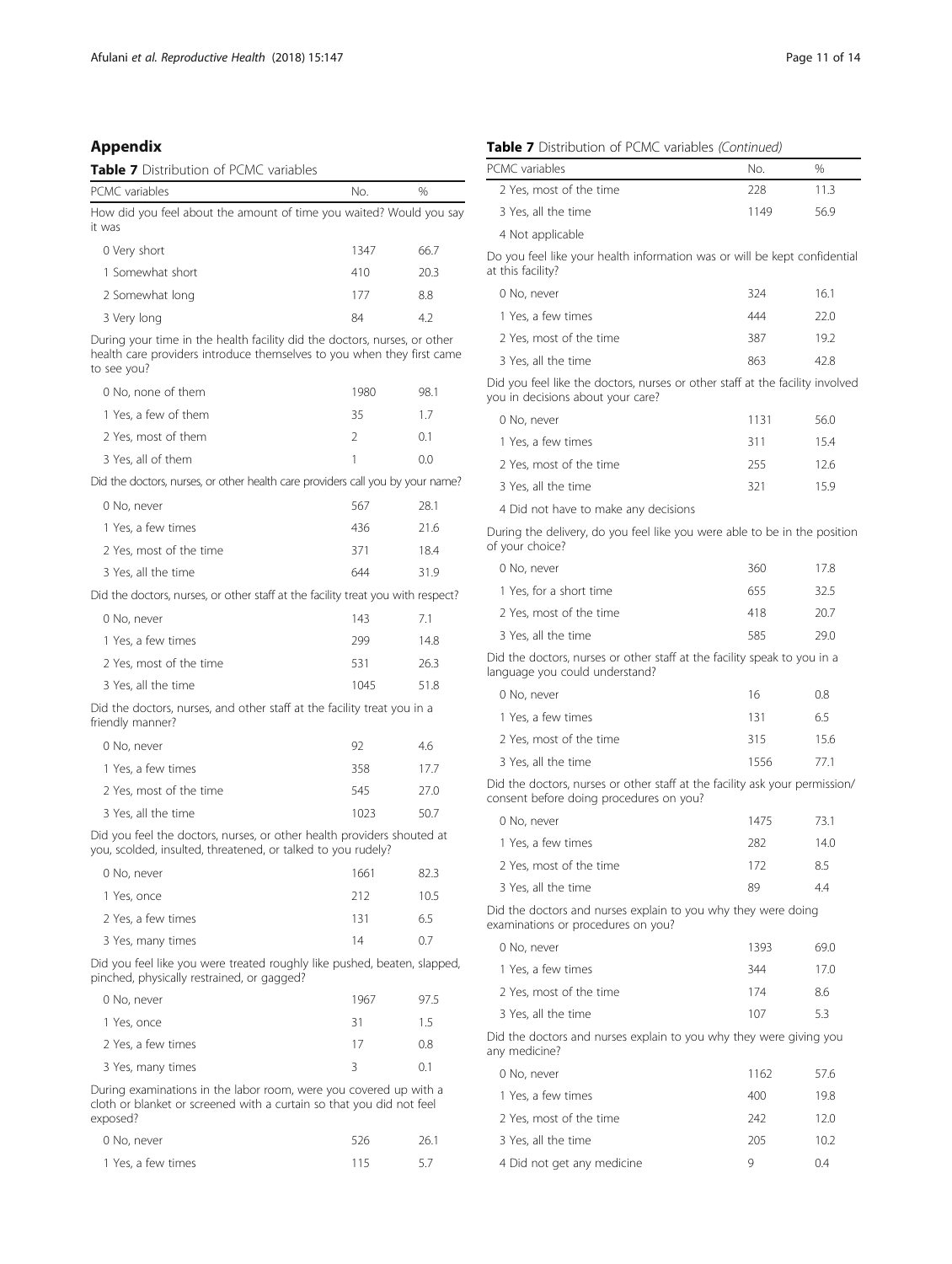## Table 7 Distribution of PCMC variables (Continued)

| PCMC variables                                                                                                                              | No.  | %    |  |
|---------------------------------------------------------------------------------------------------------------------------------------------|------|------|--|
| Did you feel you could ask the doctors, nurses or other staff at the<br>facility any questions you had?                                     |      |      |  |
| 0 No, never                                                                                                                                 | 265  | 13.1 |  |
| 1 Yes, a few times                                                                                                                          | 437  | 21.7 |  |
| 2 Yes, most of the time                                                                                                                     | 543  | 26.9 |  |
| 3 Yes, all the time                                                                                                                         | 773  | 38.3 |  |
| Did the doctors and nurses at the facility talk to you about how you<br>were feeling?                                                       |      |      |  |
| 0 No, never                                                                                                                                 | 817  | 40.5 |  |
| 1 Yes, a few times                                                                                                                          | 776  | 38.5 |  |
| 2 Yes, most of the time                                                                                                                     | 326  | 16.2 |  |
| 3 Yes, all the time                                                                                                                         | 99   | 4.9  |  |
| Did the doctors, nurses or other staff at the facility try to understand<br>your anxieties?                                                 |      |      |  |
| 0 No, never                                                                                                                                 | 456  | 22.6 |  |
| 1 Yes, a few times                                                                                                                          | 667  | 33.1 |  |
| 2 Yes, most of the time                                                                                                                     | 442  | 21.9 |  |
| 3 Yes, all the time                                                                                                                         | 453  | 22.4 |  |
| 4 I did not have any anxieties or fears                                                                                                     |      |      |  |
| When you needed help, did you feel the doctors, nurses or other staff at<br>the facility paid attention?                                    |      |      |  |
| 0 No, never                                                                                                                                 | 80   | 4.0  |  |
| 1 Yes, a few times                                                                                                                          | 403  | 20.0 |  |
| 2 Yes, most of the time                                                                                                                     | 634  | 31.4 |  |
| 3 Yes, all the time                                                                                                                         | 901  | 44.6 |  |
| Do you feel the doctors or nurses did everything they could to help<br>control your pain?                                                   |      |      |  |
| 0 No, never                                                                                                                                 | 182  | 9.0  |  |
| 1 Yes, a few times                                                                                                                          | 478  | 23.7 |  |
| 2 Yes, most of the time                                                                                                                     | 759  | 37.6 |  |
| 3 Yes, all the time                                                                                                                         | 599  | 29.7 |  |
| Were you allowed to have someone you wanted (outside of staff at the<br>facility, such as family or friends) to stay with you during labor? |      |      |  |
| 0 No, never                                                                                                                                 | 157  | 7.8  |  |
| 1 Yes, a few times                                                                                                                          | 92   | 4.6  |  |
| 2 Yes, most of the time                                                                                                                     | 295  | 14.6 |  |
| 3 Yes, all the time                                                                                                                         | 1474 | 73.0 |  |
| 4 I did not want someone to stay with me                                                                                                    |      |      |  |
| Were you allowed to have someone you wanted to stay with you<br>during delivery?                                                            |      |      |  |
| 0 No, never                                                                                                                                 | 175  | 8.7  |  |
| 1 Yes, a few times                                                                                                                          | 79   | 3.9  |  |
| 2 Yes, most of the time                                                                                                                     | 270  | 13.4 |  |
| 3 Yes, all the time                                                                                                                         | 1494 | 74.0 |  |
| 4 I did not want someone to stay with me                                                                                                    |      |      |  |
| Do you think there was enough health staff in the facility to care for you?<br>0 No, never                                                  | 36   | 1.8  |  |
| 1 Yes, a few times                                                                                                                          | 320  | 15.9 |  |
|                                                                                                                                             |      |      |  |

| PCMC variables                                                                                                                                                       | No.  | %    |
|----------------------------------------------------------------------------------------------------------------------------------------------------------------------|------|------|
| 2 Yes, most of the time                                                                                                                                              | 696  | 34.5 |
| 3 Yes, all the time                                                                                                                                                  | 966  | 47.9 |
| Did you feel the doctors, nurses or other staff at the facility took the<br>best care of you?                                                                        |      |      |
| 0 No, never                                                                                                                                                          | 69   | 3.4  |
| 1 Yes, a few times                                                                                                                                                   | 444  | 22.0 |
| 2 Yes, most of the time                                                                                                                                              | 831  | 41.2 |
| 3 Yes, all the time                                                                                                                                                  | 674  | 33.4 |
| Did you feel you could completely trust the doctors, nurses or other<br>staff at the facility with regards to your care?                                             |      |      |
| 0 No, never                                                                                                                                                          | 55   | 2.7  |
| 1 Yes, a few times                                                                                                                                                   | 144  | 7.1  |
| 2 Yes, most of the time                                                                                                                                              | 453  | 22.4 |
| 3 Yes, all the time                                                                                                                                                  | 1366 | 67.7 |
| Thinking about the labor and postnatal wards, did you feel the health<br>facility was croweded?                                                                      |      |      |
| 0 No, never                                                                                                                                                          | 427  | 21.2 |
| 1 Yes, a few times                                                                                                                                                   | 803  | 39.8 |
| 2 Yes, most of the time                                                                                                                                              | 563  | 27.9 |
| 3 Yes, all the time                                                                                                                                                  | 225  | 11.1 |
| Thinking about the wards, washrooms and the general environment of<br>the health facility, will you say the facility was very clean, clean, dirty, or<br>very dirty? |      |      |
| 0 Very dirty                                                                                                                                                         | 355  | 17.6 |
| 1 Dirty                                                                                                                                                              | 386  | 19.1 |
| 2 Clean                                                                                                                                                              | 118  | 5.8  |
| 3 Very clean                                                                                                                                                         | 1159 | 57.4 |
| Was there water in the facility?                                                                                                                                     |      |      |
| 0 No, never                                                                                                                                                          | 264  | 13.1 |
| 1 Yes, a few times                                                                                                                                                   | 48   | 2.4  |
| 2 Yes, most of the time                                                                                                                                              | 222  | 11.0 |
| 3 Yes, all the time                                                                                                                                                  | 1484 | 73.5 |
| Was there electricity in the facility?                                                                                                                               |      |      |
| 0 No, never                                                                                                                                                          | 8    | 0.4  |
| 1 Yes, a few times                                                                                                                                                   | 135  | 6.7  |
| 2 Yes, most of the time                                                                                                                                              | 920  | 45.6 |
| 3 Yes, all the time                                                                                                                                                  | 955  | 47.3 |
| In general, did you feel safe in the health facility?                                                                                                                |      |      |
| 0 No, never                                                                                                                                                          | 30   | 1.5  |
| 1 Yes, a few times                                                                                                                                                   | 45   | 2.2  |
| 2 Yes, most of the time                                                                                                                                              | 226  | 11.2 |
| 3 Yes, all the time                                                                                                                                                  | 1717 | 85.1 |
| Did the doctors, nurses or other staff at the facility ask you or your<br>family for money other than the official cost?                                             |      |      |
| 0 No, never                                                                                                                                                          | 1328 | 65.8 |
| 1 Yes, a few times                                                                                                                                                   | 526  | 26.1 |

Table 7 Distribution of PCMC variables (Continued)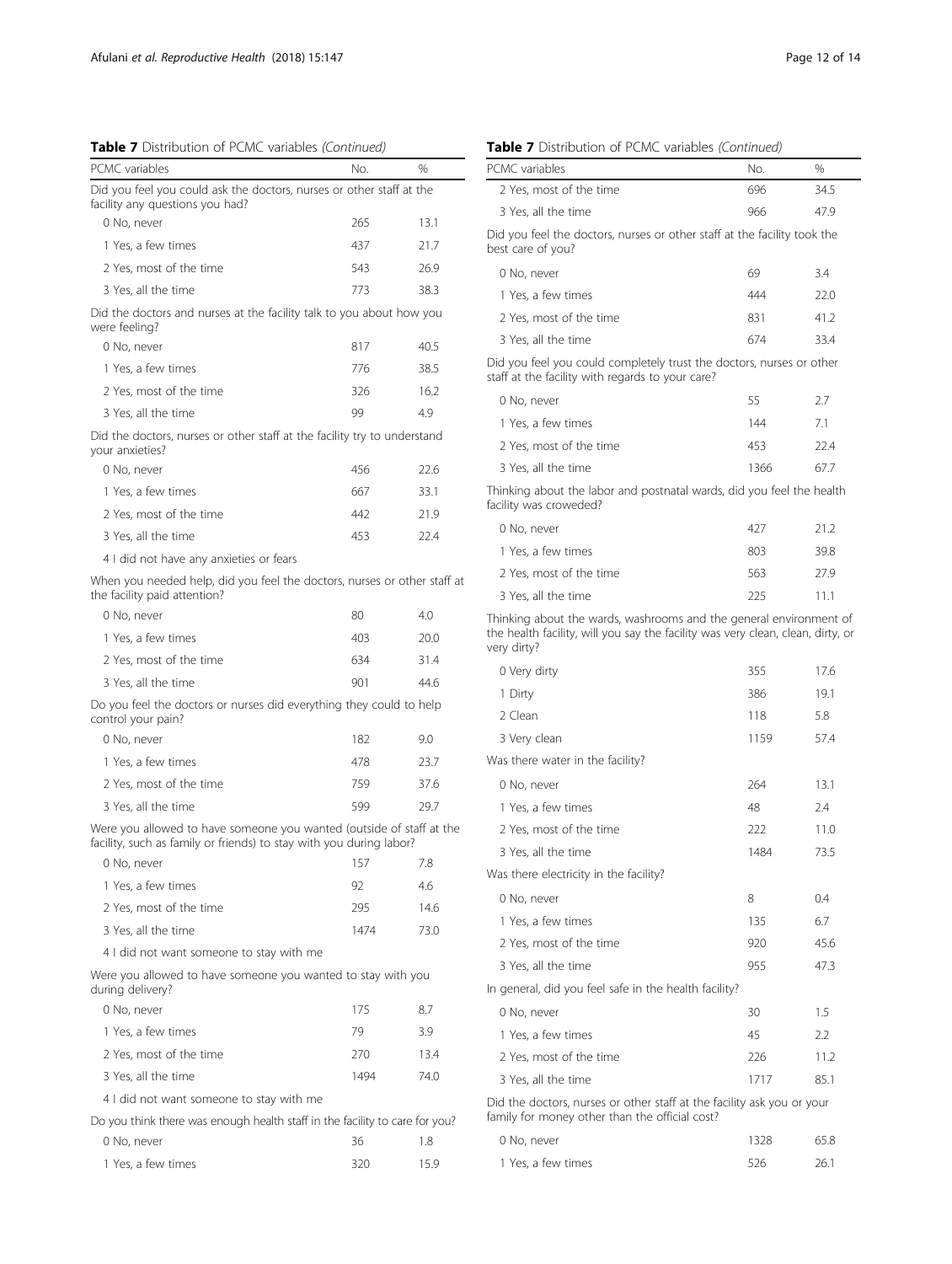<span id="page-12-0"></span>Table 7 Distribution of PCMC variables (Continued)

| PCMC variables                                                        | No. | %  |
|-----------------------------------------------------------------------|-----|----|
| 2 Yes, most of the time                                               | 156 | 77 |
| 3 Yes, all the time                                                   | Я   | 04 |
| Were you or your family asked to buy anything from outside the health |     |    |

facility for your care? 0 No, never 1499.00 74.3 1 Yes, a few times 441 21.9 2 Yes, most of the time 69 3.4 3 Yes, all the time 9 0.4 Total N 2018 100.0

#### Abbreviations

CA: Communication and Autonomy; DR: Dignity and Respect; HFE: Health Facility Environment; KMO: Kaiser-Meyer-Olkin; PCMC: Person-centered maternity care; SC: Supportive Care; WHO: World Health Organization

#### Acknowledgements

We would like to thank all the people who contributed to the development of the tool first validated in Kenya. We are also grateful to all the members of the SPARQ and CEL teams. Finally, we would like to express our gratitude to all our data collectors and study participants in India.

#### Funding

This work was funded the Bill and Melinda Gates Foundation [OPP1127467]. During the period of this work, PA was supported by the University of California, San Francisco PTBi transdisciplinary post-doctoral fellowship, which is in turn funded by the Bill and Melinda Gates Foundation [OPP1107312]; and Marc and Lynne Benioff. The funders had no role in the study design, data collection and analysis, decision to publish, or preparation of the manuscript.

#### Availability of data and materials

The datasets analyzed for this manuscript are available from the corresponding author on reasonable request.

#### Authors' contributions

PA led the development of the tool, conceived the manuscript, conducted the analysis, and led the writing. ND and MS supported the development of the tool and the writing of the manuscript. BP and SS supported the data collection and writing of the manuscript. All authors read and approved the final manuscript.

#### Ethics approval and consent to participate

The proposal and study materials for the project that provided data for this manuscript were reviewed and approved by the UCSF Committee for Human Subjects research (IRB number 15–18008) and the Community Empowerment Lab in India (IRB number CELIEC/2017003). All participants provided written informed consent prior to participation.

#### Consent for publication

Not applicable

#### Competing interests

The authors declare that they have no competing interests.

#### Publisher's Note

Springer Nature remains neutral with regard to jurisdictional claims in published maps and institutional affiliations.

#### Author details

<sup>1</sup>School of Medicine, Institute for Global Health Sciences, University of California, San Francisco, USA. <sup>2</sup> Community Empowerment Lab, Lucknow,

India. <sup>3</sup> Jonathan and Karin Fielding School of Public Health, University of California, Los Angeles, USA.

#### Received: 26 March 2018 Accepted: 15 August 2018 Published online: 29 August 2018

#### References

- 1. Tunçalp Ö, Were W, MacLennan C, Oladapo O, Gülmezoglu A, Bahl R, et al. Quality of care for pregnant women and newborns—the WHO vision. BJOG Int J Obstet Gynaecol. 2015;122:1045–9.
- 2. Bohren MA, Vogel JP, Hunter EC, Lutsiv O, Makh SK, Souza JP, et al. The mistreatment of women during childbirth in health facilities globally: a mixed-methods systematic review. PLoS Med. 2015;12:e1001847.
- Warren CE, Njue R, Ndwiga C, Abuya T. Manifestations and drivers of mistreatment of women during childbirth in Kenya: implications for measurement and developing interventions. BMC Pregnancy Childbirth. 2017;17:102.
- 4. Afulani PA, Kirumbi L, Lyndon A. What makes or mars the facility-based childbirth experience: thematic analysis of women's childbirth experiences in western Kenya. Reprod Health. 2017:14. [cited 2018 Jan 7] Available from: <https://www.ncbi.nlm.nih.gov/pmc/articles/PMC5747138/>
- 5. Montesinos-Segura R, Urrunaga-Pastor D, Mendoza-Chuctaya G, Taype-Rondan A, Helguero-Santin LM, Martinez-Ninanqui FW, et al. Disrespect and abuse during childbirth in fourteen hospitals in nine cities of Peru. Int J Gynaecol Obstet Off Organ Int Fed Gynaecol Obstet. 2018;140:184–90.
- 6. World Health Organization. WHO recommendations: intrapartum care for a positive childbirth experience. WHO. 2018; [cited 2018 Feb 28]. Available from: [http://www.who.int/reproductivehealth/publications/intrapartum-care](http://www.who.int/reproductivehealth/publications/intrapartum-care-guidelines/en/)[guidelines/en/](http://www.who.int/reproductivehealth/publications/intrapartum-care-guidelines/en/)
- 7. Institute of Medicine (US) Committee on Quality of Health Care in America. Crossing the Quality Chasm: A New Health System for the 21st Century. Washington (DC): National Academies Press (US); 2001. [http://www.ncbi.](http://www.ncbi.nlm.nih.gov/books/NBK222274/) [nlm.nih.gov/books/NBK222274/](http://www.ncbi.nlm.nih.gov/books/NBK222274/). Accessed 22 Dec 2017.
- Afulani PA, Diamond-Smith N, Golub G, Sudhinaraset M. Development of a tool to measure person-centered maternity care in developing settings: validation in a rural and urban Kenyan population. Reprod Health. 2017;14:118.
- 9. White Ribbon Alliance. Respectful Maternity Care. White Ribb Alliance. 2015; [cited 2017 Mar 28]. Available from: [http://whiteribbonalliance.org/](http://whiteribbonalliance.org/campaigns2/respectful-maternity-care/) [campaigns2/respectful-maternity-care/](http://whiteribbonalliance.org/campaigns2/respectful-maternity-care/)
- 10. Shakibazadeh E, Namadian M, Bohren MA, Vogel JP, Rashidian A, Pileggi VN, et al. Respectful care during childbirth in health facilities globally: a qualitative evidence synthesis. BJOG Int J Obstet Gynaecol. 2018;125(8):932–42.
- 11. Sudhinaraset M, Afulani P, Diamond-Smith N, Bhattacharyya S, Donnay F, Montagu D. Advancing a conceptual model to improve maternal health quality: the person-centered care framework for reproductive health equity. Gates Open Res. 2017;1:1.
- 12. Koblinsky M, Moyer CA, Calvert C, Campbell J, Campbell OMR, Feigl AB, et al. Quality maternity care for every woman, everywhere: a call to action. Lancet. 2016; [cited 2016 Sep 24]; Available from: [http://linkinghub.elsevier.](http://linkinghub.elsevier.com/retrieve/pii/S0140673616313332) [com/retrieve/pii/S0140673616313332](http://linkinghub.elsevier.com/retrieve/pii/S0140673616313332)
- 13. Miller S, Abalos E, Chamillard M, Ciapponi A, Colaci D, Comandé D, et al. Beyond too little, too late and too much, too soon: a pathway towards evidence-based, respectful maternity care worldwide. Lancet. 2016; [cited 2016 Sep 24]; Available from: [http://linkinghub.elsevier.com/retrieve/pii/](http://linkinghub.elsevier.com/retrieve/pii/S0140673616314726) [S0140673616314726](http://linkinghub.elsevier.com/retrieve/pii/S0140673616314726)
- 14. Shaw D, Guise J-M, Shah N, Gemzell-Danielsson K, Joseph K, Levy B, et al. Drivers of maternity care in high-income countries: can health systems support woman-centred care? Lancet. 2016; [cited 2016 Sep 24]; Available from: <http://linkinghub.elsevier.com/retrieve/pii/S0140673616315276>
- 15. National Family Health Survey 4 201 5–16 India Fact sheet. [cited 2018 Mar 2]. Available from: <http://rchiips.org/NFHS/pdf/NFHS4/India.pdf>
- 16. National Family Health Survey 4 201 5–16 Uttar Pradesh Fact sheet [Internet]. [cited 2018 Mar 2]. Available from: [http://rchiips.org/NFHS/pdf/](http://rchiips.org/NFHS/pdf/NFHS4/UP_FactSheet.pdf) [NFHS4/UP\\_FactSheet.pdf](http://rchiips.org/NFHS/pdf/NFHS4/UP_FactSheet.pdf)
- 17. Sabde Y, Chaturvedi S, Randive B, Sidney K, Salazar M, Costa AD, et al. Bypassing health facilities for childbirth in the context of the JSY cash transfer program to promote institutional birth: a cross-sectional study from Madhya Pradesh, India. PLoS One. 2018;13:e0189364.
- 18. Vellakkal S, Reddy H, Gupta A, Chandran A, Fledderjohann J, Stuckler D. A qualitative study of factors impacting accessing of institutional delivery care in the context of India's cash incentive program. Soc Sci Med. 2017;178:55–65.